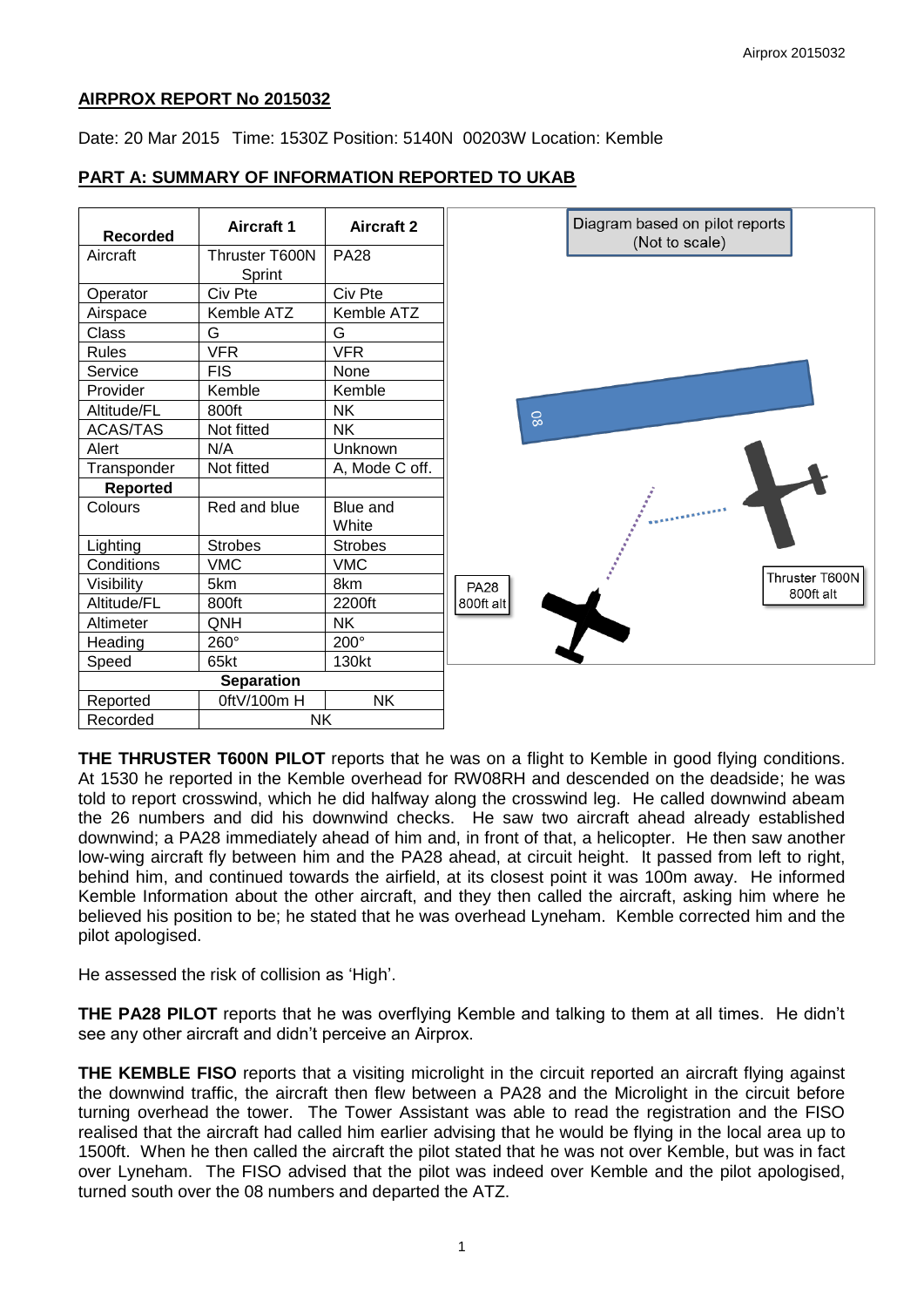### **Factual Background**

The weather at Brize Norton was recorded as :

EGVN 141550Z 36005KT CAVOK 13/04 Q1024=

### **Analysis and Investigation**

## **CAA ATSI**

The T600N had got airborne at 1340 for a flight to Kemble. The pilot reported overhead Kemble at 1530 and entered the circuit – right-hand pattern for RW08. The pilot was following two other aircraft in the circuit and was downwind for RW08 when another fixed wing aircraft flew between the aircraft he was following and him – opposite direction to the circuit. The pilot of the T600 reported this to Kemble Tower who observed a P28B flying towards the overhead. Kemble tower were able to identify the aircraft visually and confirm they were working the traffic. When the pilot of the P28B was challenged he apologised for his mistake as he thought he had routed over Lyneham (10miles South of Kemble). In his report the pilot of the P28B did not see any other traffic. It was not possible to identify the T600 on the Radar replay as it was not transponder equipped. As for the other aircraft, although not positively identified, there was a contact observed that left the area of a private site about 10 minutes prior to the occurrence. It then tracked northbound, turned overhead Kemble then returned southbound and continued to the Lyneham overhead. The contact then returned northbound and faded from radar just south of the private site. This corresponds to the time the pilot of the P28B called Kemble to report shutting down on the ground at his landing site. After landing, the P28B pilot apologised again and cited problems with his compass. The unit spoke to the pilot of the P28B later by phone and the pilot commented on being disorientated leading to the misidentification of the aerodrome.

### **UKAB Secretariat**

Both pilots shared an equal responsibility for collision avoidance and not to operate in such proximity to other aircraft as to create a collision hazard<sup>1</sup>. An aircraft operated on or in the vicinity of an aerodrome shall: (a) observe other aerodrome traffic for the purpose of avoiding collision; (b) conform with or avoid the pattern of traffic formed by other aircraft in operation<sup>2</sup>.

### **Summary**

An Airprox was reported on 20<sup>th</sup> March at 1530 between a T600N Microlight and a PA28. The Microlight pilot was in the Kemble visual circuit at 800ft when he saw the PA28 fly through the circuit. The PA28 pilot was on a local flight and believed he was overhead Lyneham. The incident does not show on the NATS radars so the exact separation is not known.

### **PART B: SUMMARY OF THE BOARD'S DISCUSSIONS**

Information available consisted of reports from the pilots of both aircraft, transcripts of the relevant RT frequencies, reports from the air traffic controllers involved and reports from the appropriate ATC and operating authorities.

The Board were somewhat perplexed by the actions of the PA28 pilot in this Airprox. A local pilot operating from a private strip just south of Kemble, they found it surprising that he had become so lost that he was confused as to which airfield he was over, whether his compass was working or not. Furthermore, with at least three other aircraft in the visual circuit, it was disappointing that he didn't see any other traffic. The Board could only surmise that he was concentrating on trying to determine

 $\overline{\phantom{a}}$ 

 $1$  SERA.3205 Proximity.

 $2$  SERA.3225 Operation on and in the Vicinity of an Aerodrome.